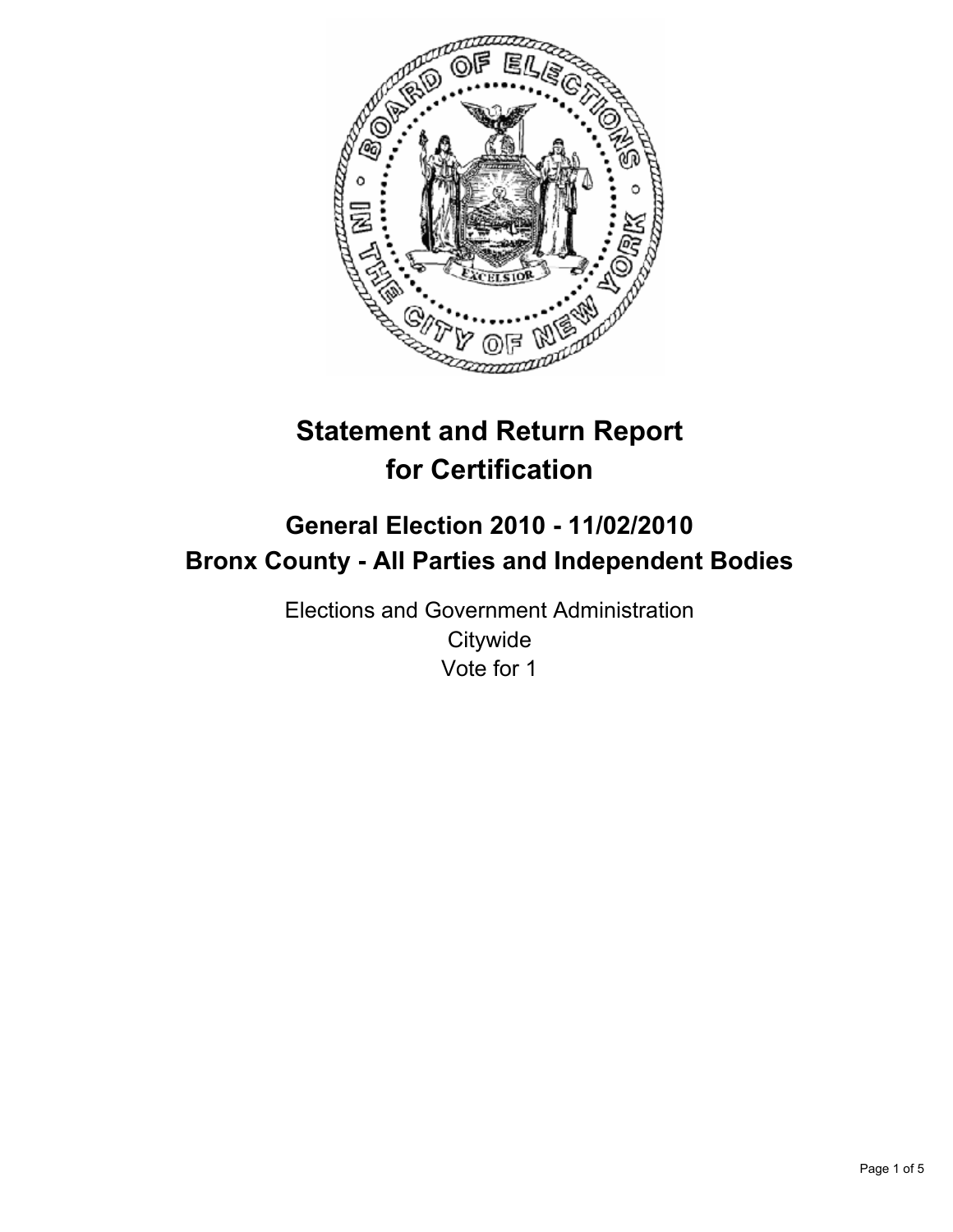

#### **Assembly District 76**

| PUBLIC COUNTER       | 16,392 |
|----------------------|--------|
| <b>EMERGENCY</b>     | 0      |
| ABSENTEE/MILITARY    | 183    |
| AFFIDAVIT            | 437    |
| <b>Total Ballots</b> | 17,039 |
| <b>YES</b>           | 7,548  |
| <b>NO</b>            | 1,332  |
| <b>Total Votes</b>   | 8,880  |
| Unrecorded           | 8.159  |

### **Assembly District 77**

| PUBLIC COUNTER       | 13,474 |
|----------------------|--------|
| <b>EMERGENCY</b>     |        |
| ABSENTEE/MILITARY    | 201    |
| AFFIDAVIT            | 395    |
| <b>Total Ballots</b> | 14,103 |
| <b>YES</b>           | 5,774  |
| <b>NO</b>            | 1,397  |
| <b>Total Votes</b>   | 7,171  |
| Unrecorded           | 6,932  |

#### **Assembly District 78**

| <b>PUBLIC COUNTER</b> | 10,828 |
|-----------------------|--------|
| <b>EMERGENCY</b>      | 0      |
| ABSENTEE/MILITARY     | 197    |
| <b>AFFIDAVIT</b>      | 311    |
| <b>Total Ballots</b>  | 11,390 |
| <b>YES</b>            | 4,313  |
| <b>NO</b>             | 789    |
| <b>Total Votes</b>    | 5,102  |
| Unrecorded            | 6,288  |

#### **Assembly District 79**

| PUBLIC COUNTER       | 15,596 |
|----------------------|--------|
| <b>EMERGENCY</b>     | 0      |
| ABSENTEE/MILITARY    | 216    |
| AFFIDAVIT            | 378    |
| <b>Total Ballots</b> | 16,211 |
| <b>YES</b>           | 6,487  |
| <b>NO</b>            | 1,383  |
| <b>Total Votes</b>   | 7,870  |
| Unrecorded           | 8,341  |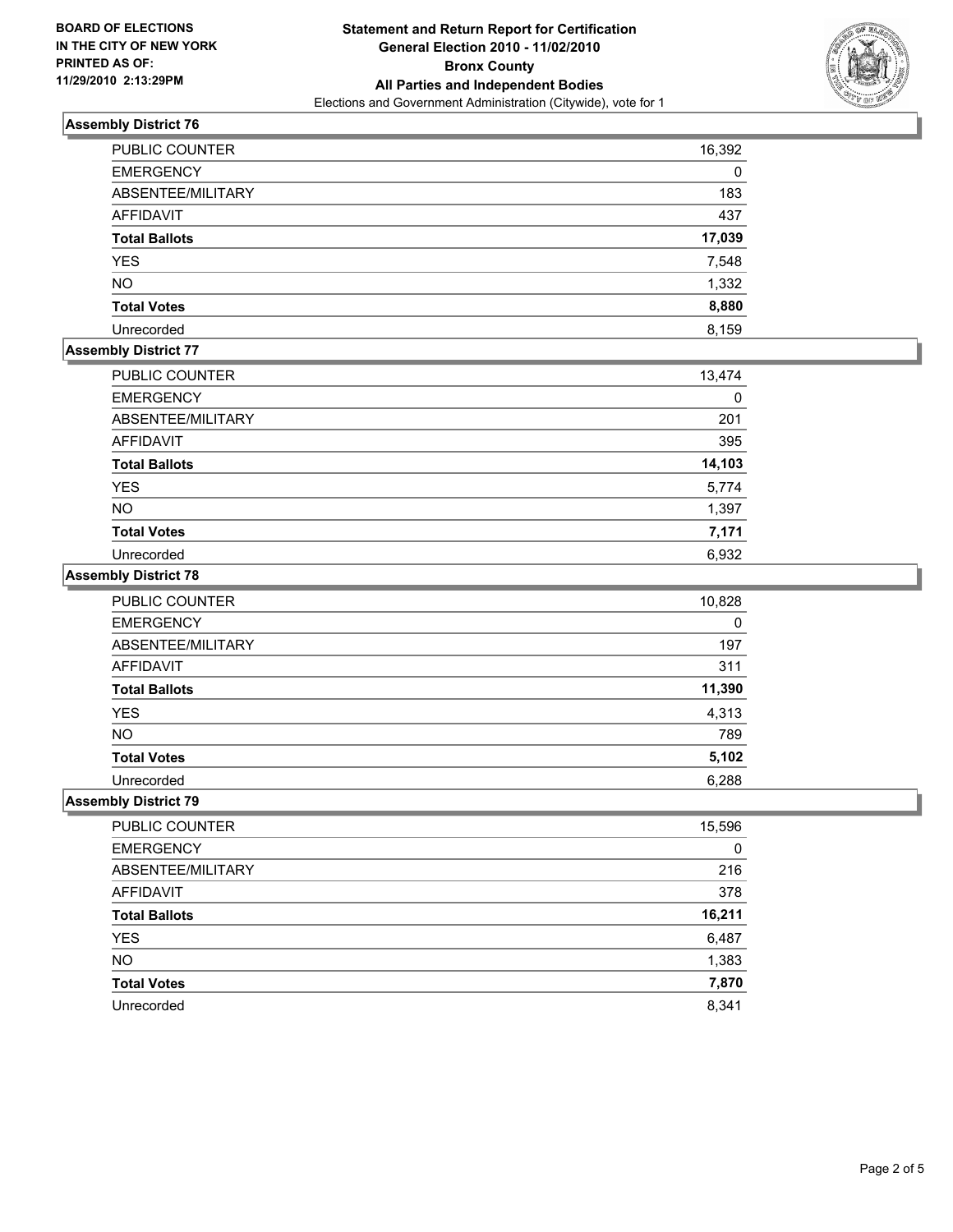

#### **Assembly District 80**

| PUBLIC COUNTER       | 16,176 |
|----------------------|--------|
| <b>EMERGENCY</b>     | 0      |
| ABSENTEE/MILITARY    | 423    |
| AFFIDAVIT            | 361    |
| <b>Total Ballots</b> | 17,037 |
| <b>YES</b>           | 8,587  |
| <b>NO</b>            | 1,655  |
| <b>Total Votes</b>   | 10,242 |
| Unrecorded           | 6,795  |

#### **Assembly District 81**

| <b>PUBLIC COUNTER</b> | 21,958 |
|-----------------------|--------|
| <b>EMERGENCY</b>      | 0      |
| ABSENTEE/MILITARY     | 744    |
| <b>AFFIDAVIT</b>      | 410    |
| <b>Total Ballots</b>  | 23,309 |
| <b>YES</b>            | 12,286 |
| <b>NO</b>             | 3,259  |
| <b>Total Votes</b>    | 15,545 |
| Unrecorded            | 7.764  |

#### **Assembly District 82**

| <b>PUBLIC COUNTER</b> | 24,399 |
|-----------------------|--------|
| <b>EMERGENCY</b>      | 0      |
| ABSENTEE/MILITARY     | 559    |
| <b>AFFIDAVIT</b>      | 360    |
| <b>Total Ballots</b>  | 25,389 |
| <b>YES</b>            | 13,400 |
| <b>NO</b>             | 2,587  |
| <b>Total Votes</b>    | 15,987 |
| Unrecorded            | 9,402  |

#### **Assembly District 83**

| PUBLIC COUNTER       | 18,367 |
|----------------------|--------|
| <b>EMERGENCY</b>     | 0      |
| ABSENTEE/MILITARY    | 333    |
| AFFIDAVIT            | 428    |
| <b>Total Ballots</b> | 19,167 |
| <b>YES</b>           | 9,289  |
| <b>NO</b>            | 1,671  |
| <b>Total Votes</b>   | 10,960 |
| Unrecorded           | 8.207  |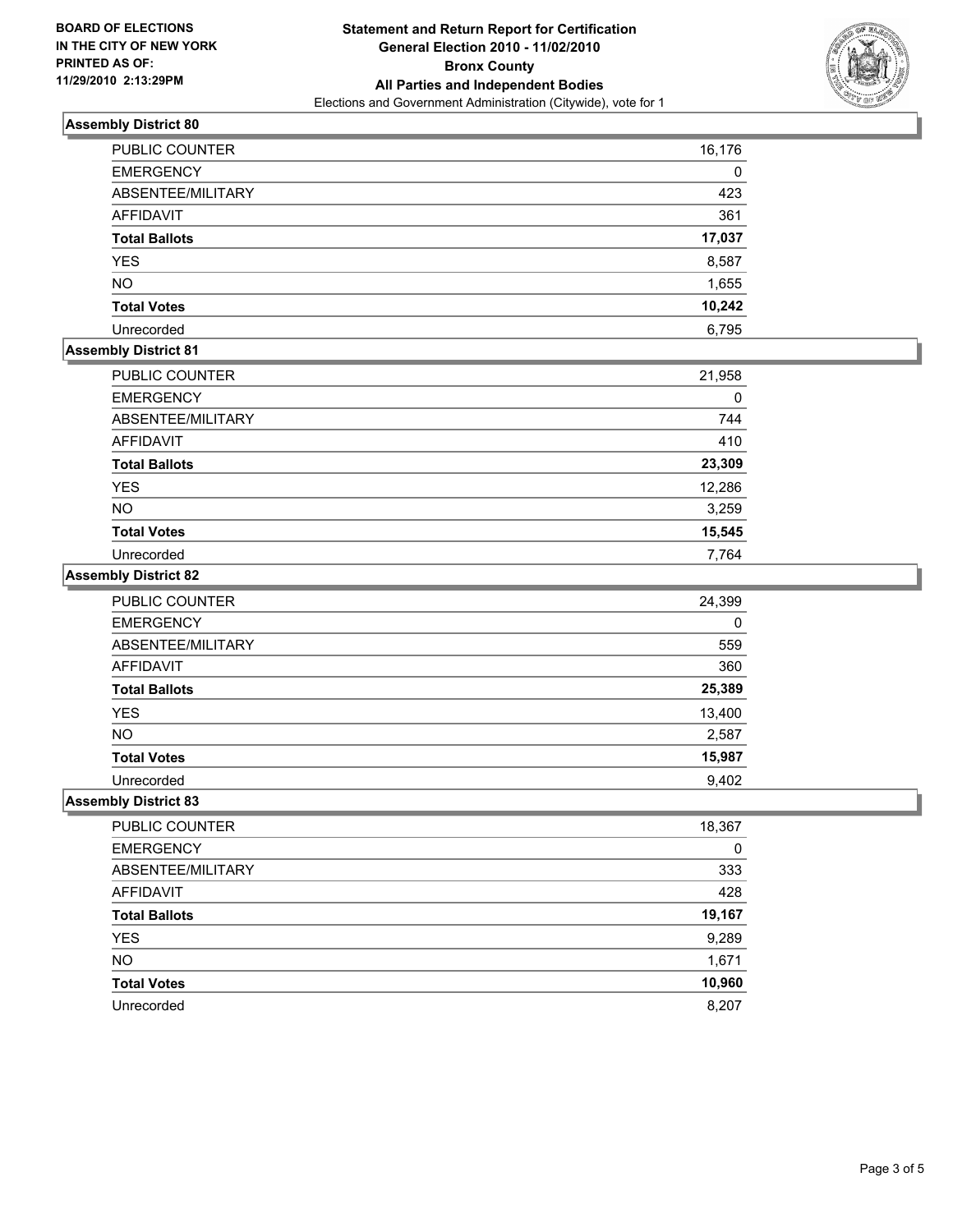

#### **Assembly District 84**

| <b>PUBLIC COUNTER</b> | 13,390 |
|-----------------------|--------|
| <b>EMERGENCY</b>      | 0      |
| ABSENTEE/MILITARY     | 105    |
| AFFIDAVIT             | 297    |
| <b>Total Ballots</b>  | 13,818 |
| <b>YES</b>            | 4,483  |
| <b>NO</b>             | 831    |
| <b>Total Votes</b>    | 5,314  |
| Unrecorded            | 8,504  |

#### **Assembly District 85**

| PUBLIC COUNTER       | 13,355 |
|----------------------|--------|
| <b>EMERGENCY</b>     | 0      |
| ABSENTEE/MILITARY    | 137    |
| AFFIDAVIT            | 308    |
| <b>Total Ballots</b> | 13,820 |
| <b>YES</b>           | 5,497  |
| <b>NO</b>            | 1,123  |
| <b>Total Votes</b>   | 6,620  |
| Unrecorded           | 7,200  |

#### **Assembly District 86**

| PUBLIC COUNTER       | 10,519 |
|----------------------|--------|
| <b>EMERGENCY</b>     | 0      |
| ABSENTEE/MILITARY    | 106    |
| <b>AFFIDAVIT</b>     | 420    |
| <b>Total Ballots</b> | 11,073 |
| <b>YES</b>           | 3,686  |
| <b>NO</b>            | 803    |
| <b>Total Votes</b>   | 4,489  |
| Unrecorded           | 6,584  |